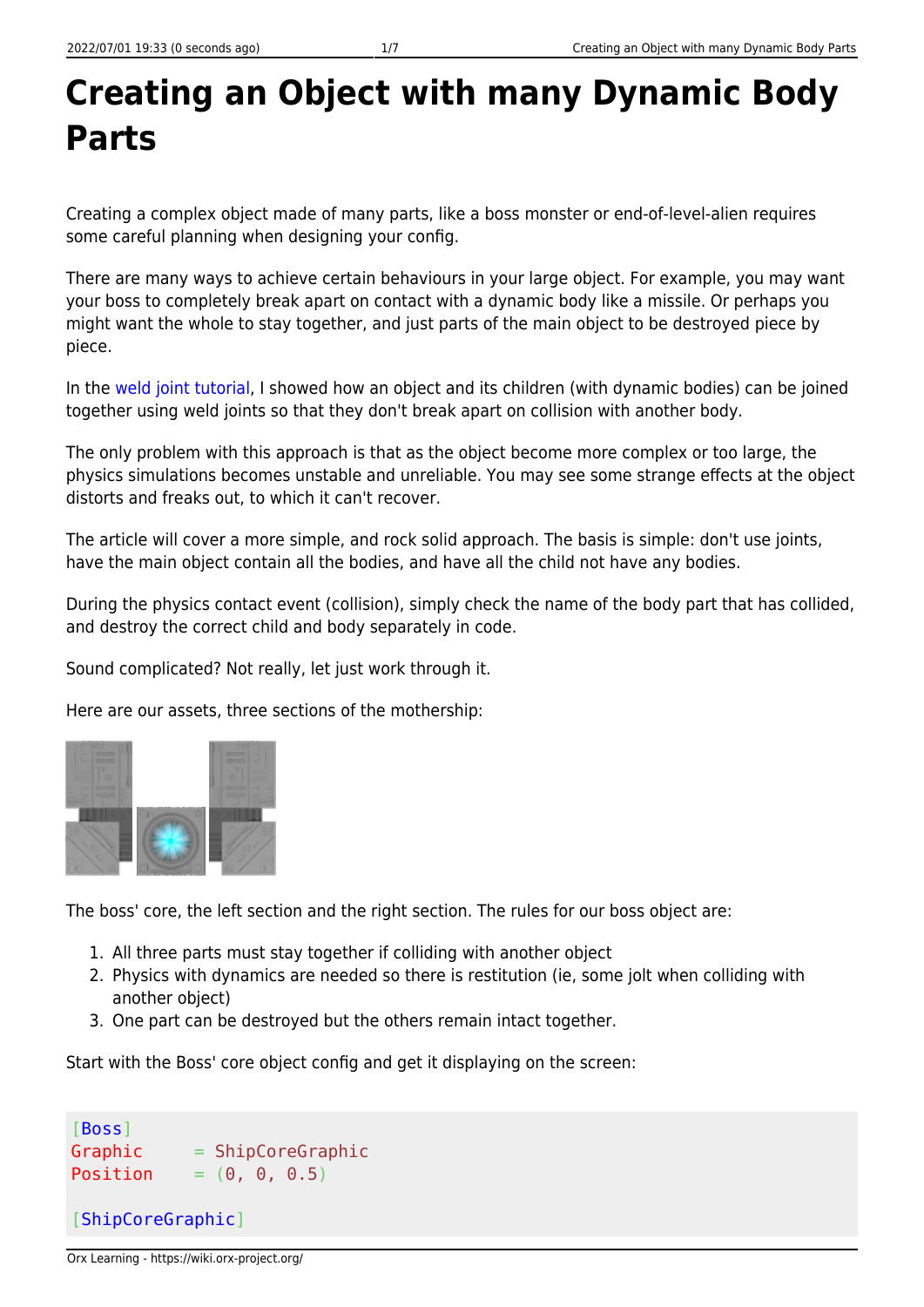Last update: 2020/08/21 06:05 (23 en:tutorials:objects:creating\_an\_object\_with\_many\_parts https://wiki.orx-project.org/en/tutorials/objects/creating\_an\_object\_with\_many\_parts months ago)

```
Texture = boss-core.png
Pivot = centerSmoothing = true
```
And add the code to display it into the init() function:

```
orxObject CreateFromConfig("Boss");
```
Great. Next to define the left and right child sections:

```
[LeftChild]
Graphic = LeftGraphicPosition = (-57, 0, 0)[LeftGraphic]
Texture = boss-left.pngSmoothing = true[RightChild]
Graphic = RightGraphicPosition = (58, 0, 0)[RightGraphic]
Texture = boss-riaht.pngSmoothing = true
```
And then add them as children to the Boss' core object:

```
[Boss]
Graphic = ShipCoreGraphic
Position = (0, 0, 0.5)ChildList = LeftChild # RightChild
```
The next step is to define a body, and three body parts. Normally a body and part would be defined on each child, but in our case, the core object will own all three body parts, and will "overlay" the parts onto the left and right children:

```
[BossBody]
Dynamic = true
PartList = BossBodyPart # LeftBodyPart # RightBodyPart
[BossBodyPart]
```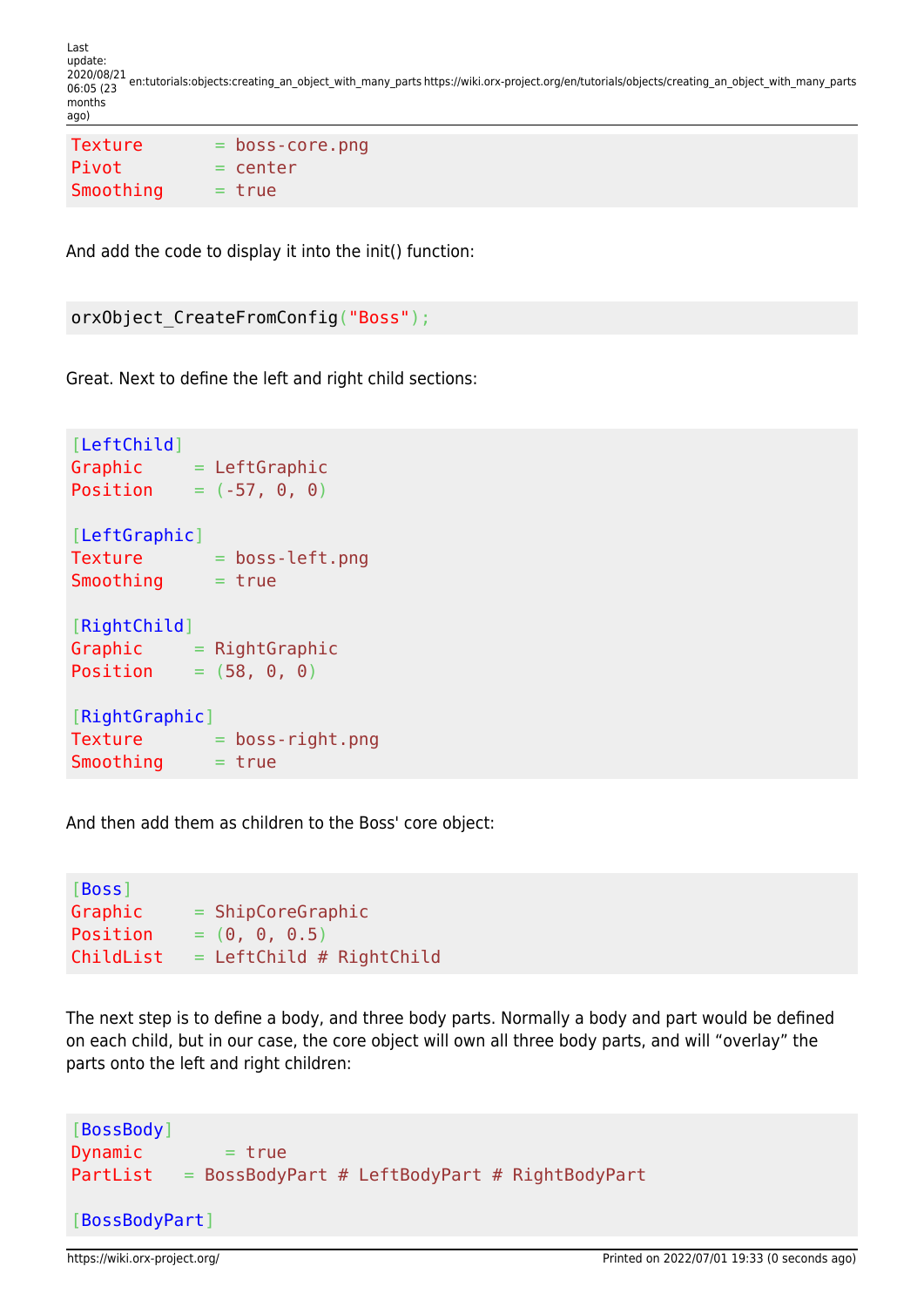```
Type = boxSolid = true[LeftBodyPart]
Type = box
Solid = trueTopLeft = (-57, 0, 0)BottomRight = (0, 115, 0)[RightBodyPart]
Type = boxSolid = trueTopLeft = (58, 0, 0)BottomRight = (115, 115, 0)
```
Then add the body to the main object:

```
[Boss]
Graphic = ShipCoreGraphic
Position = (0, 0, 0.5)ChildList = LeftChild # RightChildBody = BossBody
```
Run that with physics debug mode on and you'll all three sections covered by a part (owned by the main object).

| ____<br>351<br>lee<br>٠<br>◢<br>$\sim$<br><b>COLOR</b><br>$\overline{\phantom{a}}$<br>____<br>٠<br>٠<br>٠<br>٠<br>٠                 |  |
|-------------------------------------------------------------------------------------------------------------------------------------|--|
|                                                                                                                                     |  |
| ٠<br><br>٠<br>٠<br>m.<br>٠<br>$\overline{\phantom{a}}$<br>--<br>$-1$<br>- -<br>٠                                                    |  |
| <b>Contract of the Contract of the Contract of The Contract of The Contract of The Contract of The Contract of T</b><br>۰<br>۰<br>۰ |  |
| -                                                                                                                                   |  |

We'll need a projectile to hit a section of the ship. Here is an asset you can use:



And the config for it:

```
[Projectile]
Graphic = ProjectileGraphic
Position = (200, 200, 0.5)
```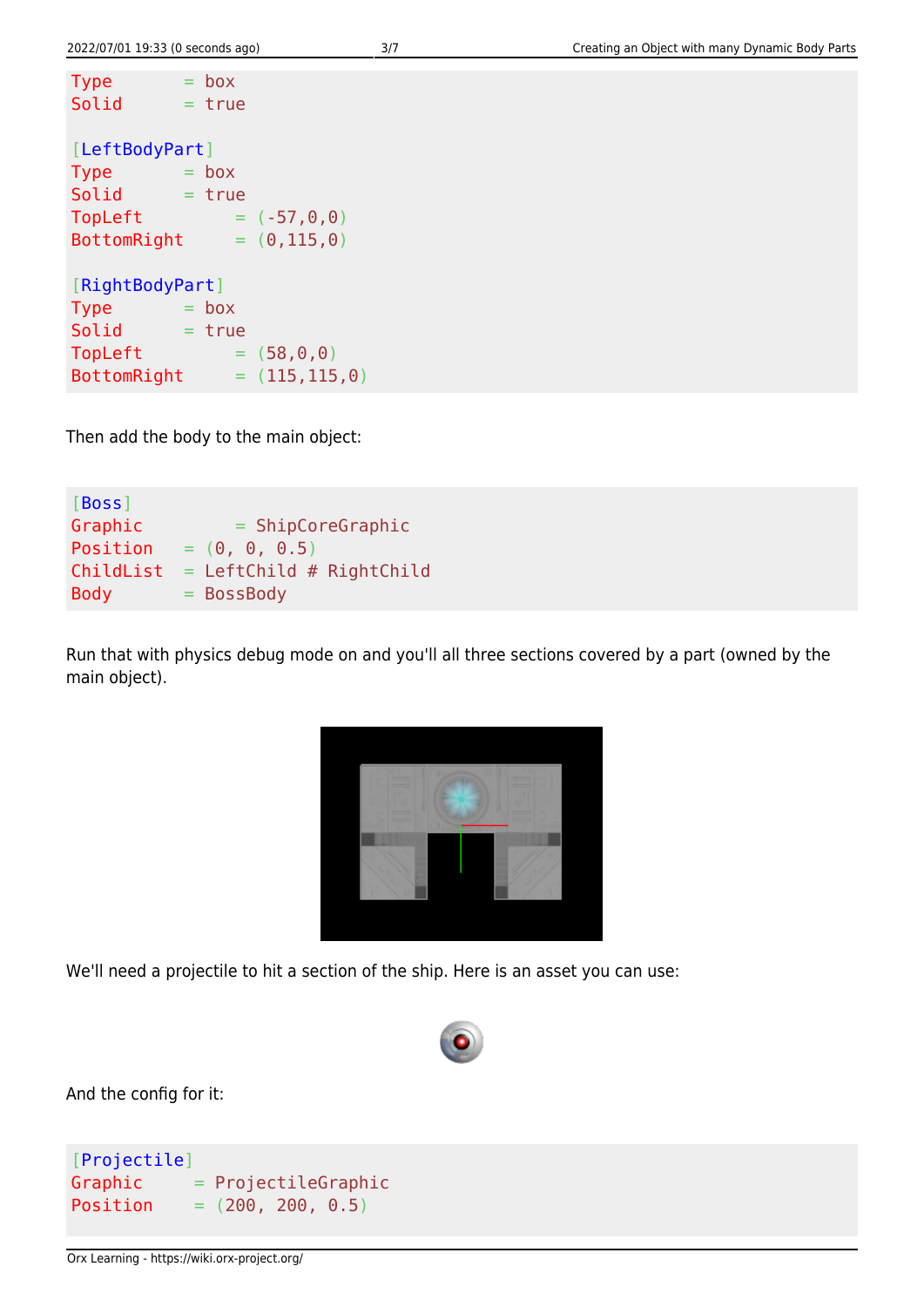Last update: 2020/08/21 06:05 (23 en:tutorials:objects:creating\_an\_object\_with\_many\_parts https://wiki.orx-project.org/en/tutorials/objects/creating\_an\_object\_with\_many\_parts months ago)

```
Body = ProjectileBody
Speed = (-300, -480, 0)[ProjectileGraphic]
Texture = projectile.png
Pivot = centerSmoothing = true[ProjectileBody]
Dynamic = true
PartList = ProjectileBodyPart
LinearDamping = 1AngularDamping = 2
FixedRotation = false[ProjectileBodyPart]
Type = sphere
Solid = trueFriction = 1.2Density = 20
```
Have it created in the init() function with:

```
orxObject_CreateFromConfig("Projectile");
```
Compile and run and the projectile will go straight through the boss. There has been no self/masks defined to say what collides with what. Change each part so that the projectile collides with everyone one, and everyone else collides with the projectile:

```
[ProjectileBodyPart]
Type = sphere
Solid = trueSelfFlags = projectileCheckMask = boss # left # right
Friction = 1.2Density = 20[BossBodyPart]
Type = boxSolid = trueSelfFlags = boss
CheckMask = projectile[LeftBodyPart]
Type = box
```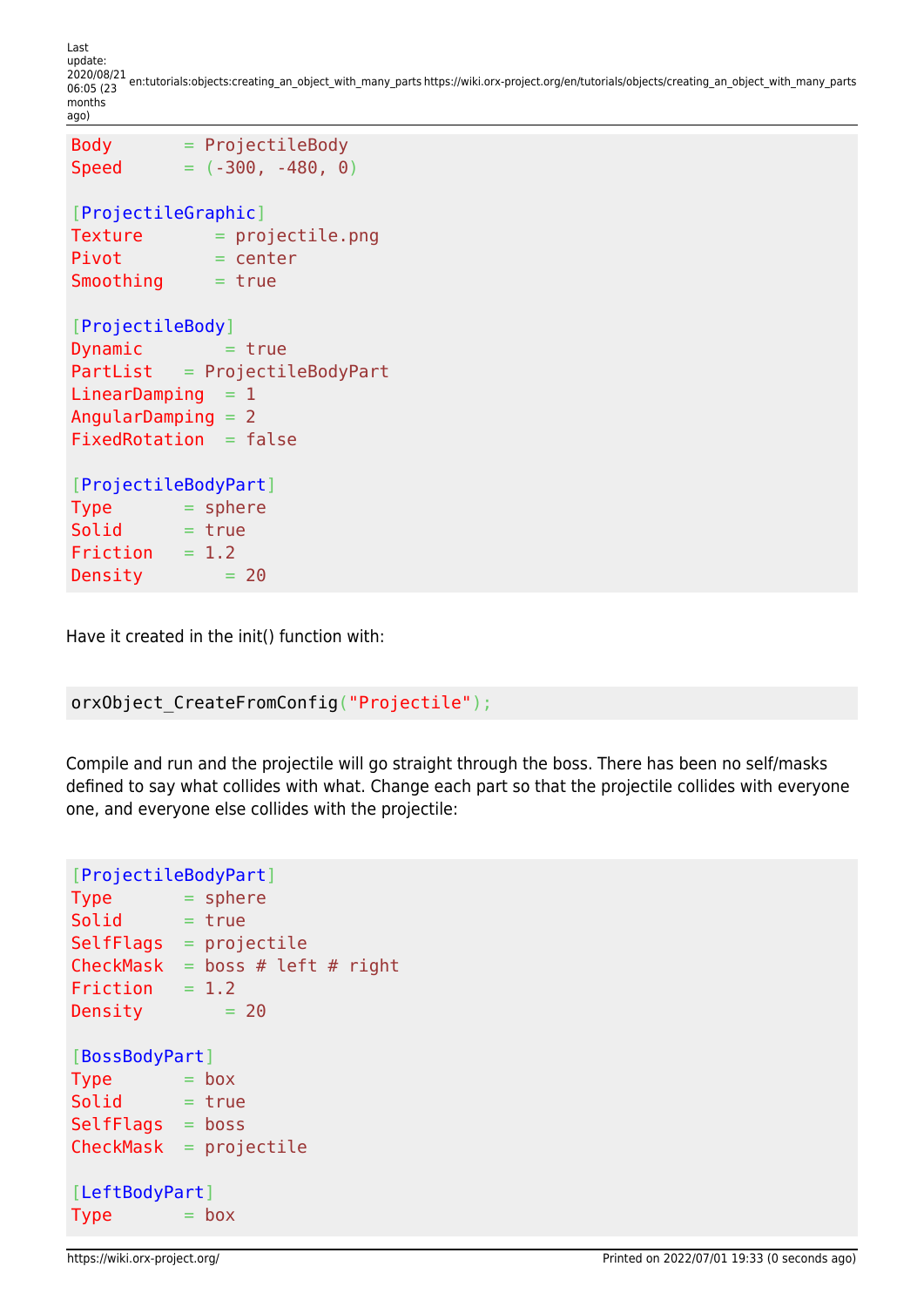Compile and run. A projectile will knock the boss flying. It stays together. Great.



The next step is to add a physics handler. Within the handler the name of the part will be checked. For example if the LeftBodyPart is hit, that body part will be destroyed, and so will the LeftChild object.

Add the handler to the init() function:

```
orxEvent AddHandler(orxEVENT_TYPE_PHYSICS, PhysicsEventHandler);
```
Then the function itself. Apologies for the longish code, but the routine will test collisions between the projectile (and only the Boss' right hand section). If true, the body will be deleted from the man boss object, and the child object will be deleted:

```
void DeleteChildFromObjectByName(orxOBJECT *object, orxSTRING childName) {
    for (orxOBJECT *child = orxOBJECT(orxObject GetChild(object)); child;
child = orx0BJECT(orx0bject GetSibling(child))) {
        if (orxString Compare(orxObject GetName(child), childName) == 0) {
            orxObject SetLifeTime(child, \theta);
 }
     }
```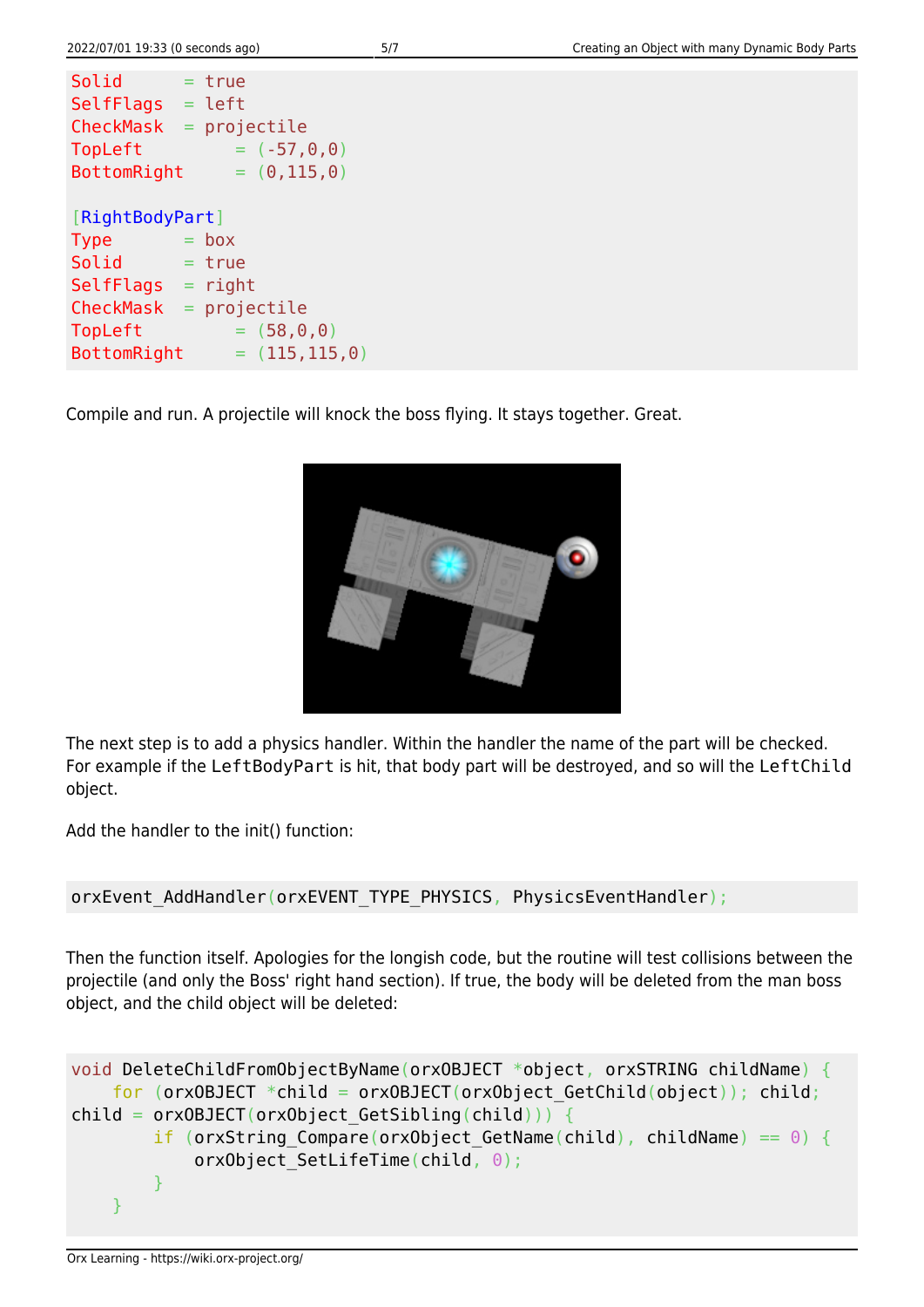Last update: 2020/08/21 06:05 (23 en:tutorials:objects:creating\_an\_object\_with\_many\_parts https://wiki.orx-project.org/en/tutorials/objects/creating\_an\_object\_with\_many\_parts months ago)

```
}
```

```
void DeleteBodyFromObjectByName(orxOBJECT *object, orxSTRING partName) {
     orxBODY *body = orxOBJECT_GET_STRUCTURE(object, BODY);
    for (orxBODY PART *part = orxBody GetNextPart(body, orxNULL); part; part
= orxBody GetNextPart(body, part)) {
        if (orxString Compare(orxBody GetPartName(part), partName) == 0) {
             orxBody_RemovePart(part);
 }
    }
}
orxSTATUS orxFASTCALL PhysicsEventHandler(const orxEVENT * pstEvent) {
   if ( pstEvent->eType == orxEVENT TYPE PHYSICS) {
        orxPHYSICS EVENT PAYLOAD *pstPayload;
        pstPayload = (orxPHYSICS EVENT PAYLOAD *) pstEvent->pstPayload;
        if ( pstEvent->eID == orxPHYSICS EVENT CONTACT ADD)
 {
             orxOBJECT *pstRecipientObject, *pstSenderObject;
             /* Gets colliding objects */
            pstRecipientObject = orxOBJECT( pstEvent->hRecipient);
             pstSenderObject = orxOBJECT(_pstEvent->hSender);
            const orxSTRING senderName = orxObject GetName(pstSenderObject);
             const orxSTRING recipientName =
orxObject GetName(pstRecipientObject);
             if (orxString_Compare(senderName, "Projectile") == 0 &&
                 orxString_Compare(pstPayload->zRecipientPartName,
"RightBodyPart") == 0) {
                 DeleteChildFromObjectByName(pstRecipientObject,
"RightChild");
                 DeleteBodyFromObjectByName(pstRecipientObject,
"RightBodyPart");
 }
            if (orxString Compare(recipientName, "Projectile") == 0 \& orxString_Compare(pstPayload->zSenderPartName,
"RightBodyPart") == 0) {
```